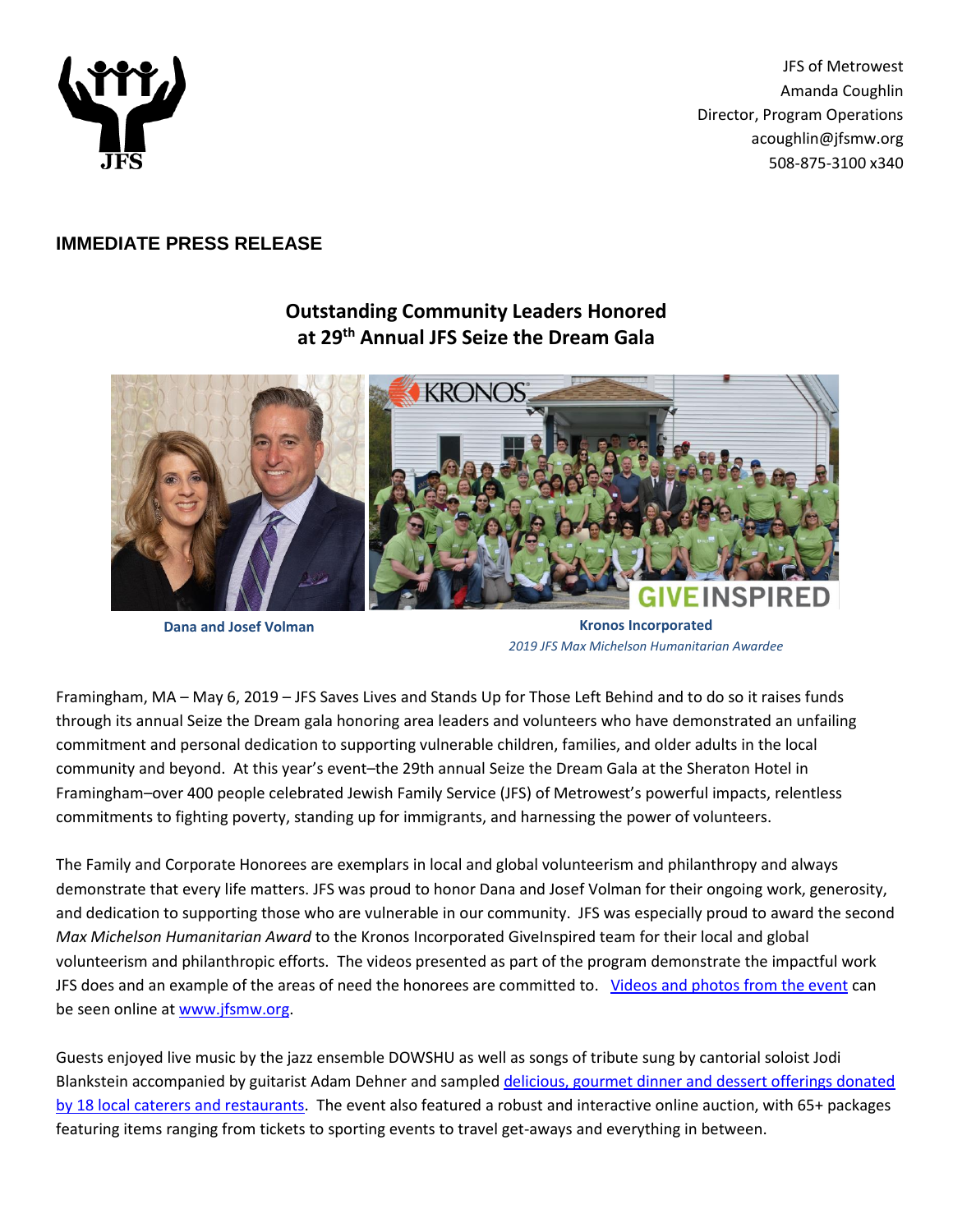This year's honorees are truly special, with each individual driving meaningful impact, empowering those without a voice, and inspiring others to get involved and make a difference in the community.

**Dana and Josef Volman** enjoy partnering together to support community and organizations that create change.

Dana serves on the board of the Boston Jewish Film Festival. She is passionate about the arts and feels film is a valuable medium to share the richness of the Jewish culture. Prior to her involvement at BJFF, Dana volunteered at Lovelane - a therapeutic equestrian facility in Weston MA where she aided children with physical and mental disabilities to learn the incredible healing connection through horses. Dana spent several years working in the fashion industry in New York and helps JFS with various clothing initiatives including co-hosting a clothing drive for women and volunteering at the JFS clothing closet.

Joe was introduced to JFS through his involvement with CJP. He is a Vice President of the Board of JFS, and serves on the Board of Hillel and is a lecturer at Tufts University, his alma mater. Joe was previously on the Board of Temple Shir Tikva in Wayland. He enjoys volunteering with his family at JFS events, such as the annual Thanksgiving Dinner at the Wilson School in Framingham. Joe is the co-chair of the Business Law Group at Burns & Levinson LLP, where he has been a partner for over 20 years. Joe has built a reputation as a deal maker in the business community, working with entrepreneurs and investors, start up and emerging growth companies, and Private Equity and Venture Capital Firms through all phases of investment and liquidity transactions.

Dana and Joe live in Newton with their son Dylan (19) and daughter Skylar (16). They instill in their children the importance of family, community, and devotion to cause.

## **Kronos Incorporated** is the recipient of the 2019 *Max Michelson Humanitarian Award*.

Character, trust, innovation, and collaboration. That is Kronos Incorporated. Humility and boldness intertwined. That defines the company's employees – known as Kronites – locally and globally, nearly 6,000 strong worldwide. The company's decency combined with the commitment to family, to community and authenticity exemplified by Kronites, align with JFS and our impacts in advancing social and health equity, inclusion and community building.

Kronos' local and global volunteerism and philanthropy demonstrate that every life matters. Kronos' GiveInspired corporate philanthropic charter commits to youth workforce development and alternative education in places where Kronites live and work; to inner city economic development; to education for children and health services for adolescent girls and women in India. Acts like these are what made Kronos a two-time winner of *Fortune* magazine's "Best Workplaces for Giving Back" honor. Just like our beloved Max Michelson, Holocaust Survivor, mentor, friend, teacher, guiding light to so many of us, Kronites **Act. Stand up for those powerless, those without a voice.**

To learn how you can work with JFS to make a difference in the lives of those in need, please visi[t www.jfsmw.org.](http://www.jfsmw.org/)

## **About JFS of Metrowest**

JFS is a community-based 501(c)(3) nonprofit organization that works with over 5,000 people within the Metrowest and Greater Boston regions each year, targeting at-risk families, individuals, immigrants, and elders aging in place. Dedicated to standing up for those left behind, JFS is:

- Increasing the ability of frail elders to maximize independence and quality of life as they navigate the challenges that come with aging
- Accelerating academic achievement and pathways to college for low-income and first-generation students
- Providing safety, hope and opportunity for refugees victimized by world conflict